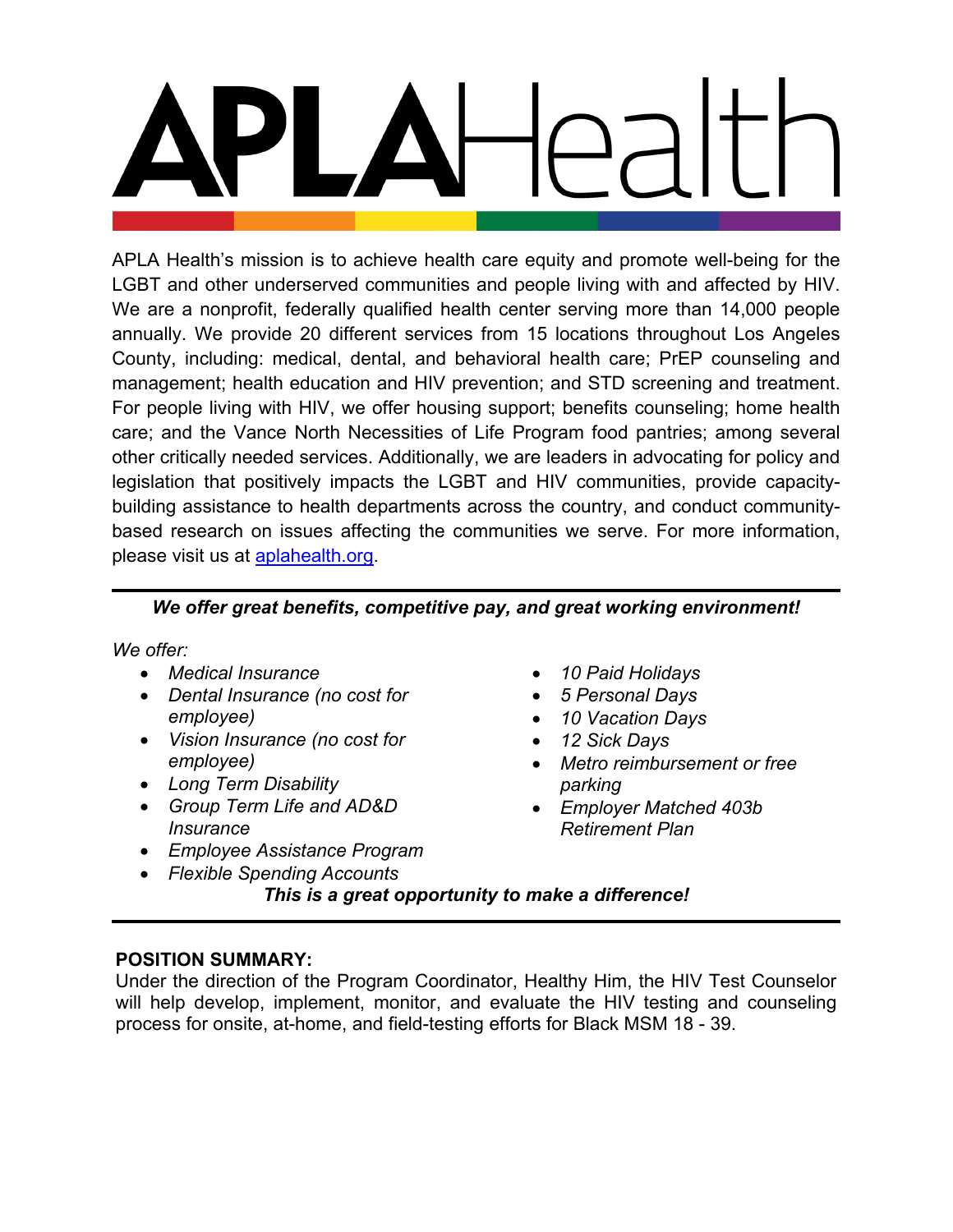# **ESSENTIAL DUTIES AND RESPONSIBILITIES:**

- Provide virtual HIV testing and counseling that will instruct clients on the use of the OraQuick at-home HIV test kit.
- **Provide on-site HIV testing and counseling via the Insti Rapid HIV test.**
- Navigate newly diagnosed persons into linkage to care services.
- Refer persons to the Out Here clinic for STI testing and treatment, and PrEP/PEP services.
- Develop and monitor a social marketing strategy that will increase awareness and recruitment into HIV testing and sexual health services.
- Manage the shipping and distribution of the Swab and Chill at-home HIV test kits.
- Work closely with the evaluation team to ensure proper collection and input of HIV testing data.

OTHER DUTIES MAY BE ASSIGNED TO MEET BUSINESS NEEDS.

## **REQUIREMENTS:**

Training and Experience:

- Associate Degree in human services related field or Highschool diploma/GED and a minimum two-year experience providing HIV testing and counseling services.
- Possess an HIV Counseling and Testing (HCT) certification from the Department of HIV and STD Programs (DHSP) preferred
- Familiar with the Black MSM community and experience recruiting the population into sexual health services.
- Familiar with developing social marketing campaigns.
- Experience working in a nonprofit environment.
- Experience working with HIV prevention and health education/health promotion
- Experience working in a nonprofit environment preferred; specific training/experience with HIV/AIDS-related issues and other sexual health education related areas preferred.

Knowledge of:

- Health spectrum of HIV/STIs.
- **Biomedical HIV prevention.**
- Human sexuality and sexual identity.
- Health and social concerns of Black MSM principles of social marketing.
- Virtual platforms for community connection and training.

Ability to:

Work independently.